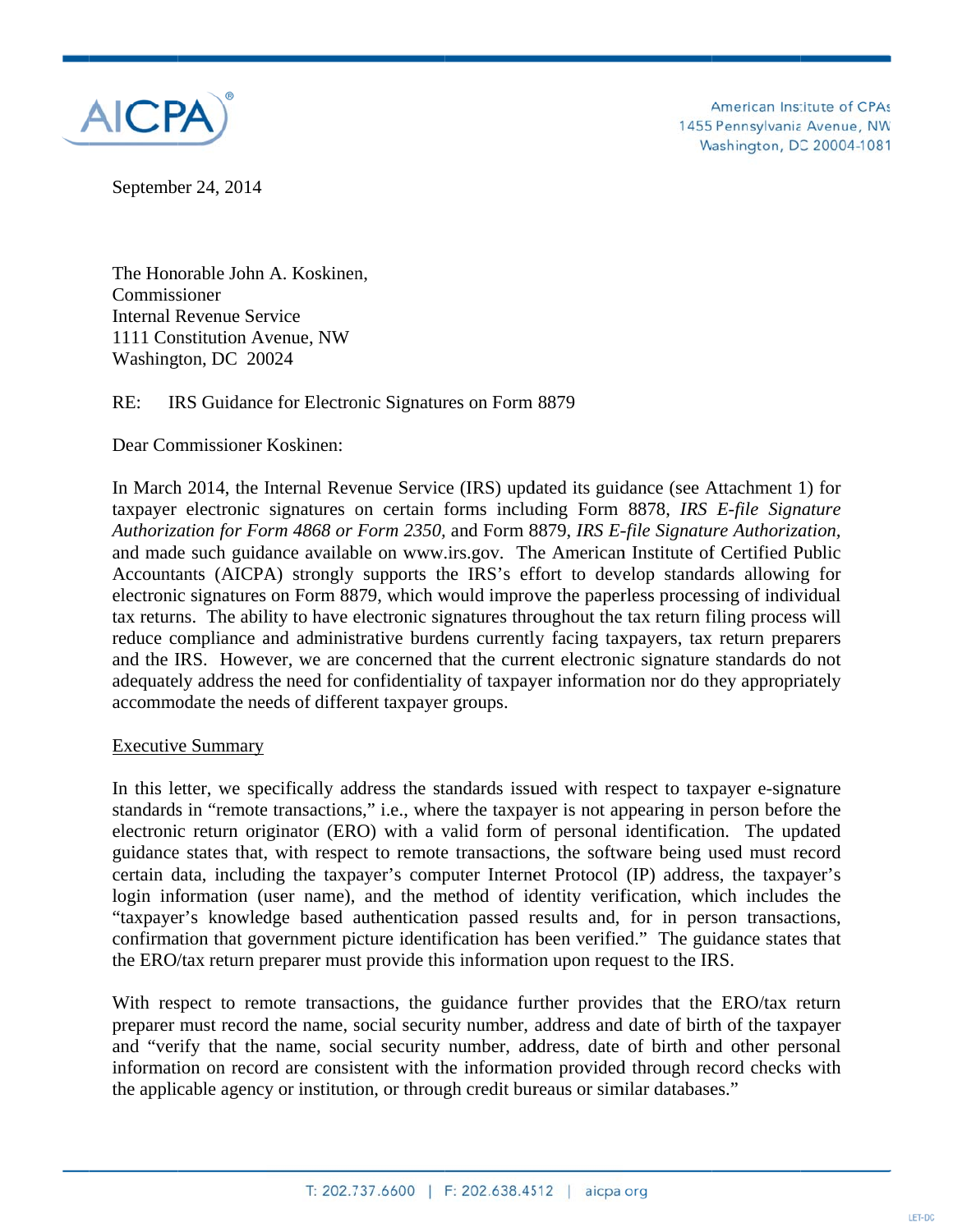The Honorable John A. Koskinen September 24, 2014 Page 2 of 5

It appears that a key underpinning of the updated guidance is the IRS determination, as articulated in the IRS Electronic Signature Guidance for Forms 8878 and 8879, that "the identity verification requirements must be in accordance with National Institute of Standards and Technology, Special Publication 800-63, Electronic Authentication Guideline, Level 2 assurance level and knowledge based authentication or higher assurance level."

Level 2 assurance includes dynamic knowledge-based authentication, which involves the process of verifying identity through record checks with credit bureaus or similar databases. Dynamic knowledge-based authentication uses basic identification factors about an individual (e.g., name, address, date of birth, social security number) to generate questions in real-time from public data records or the credit report corresponding to the individual identification factors provided. In this process, the individual is presented with a set of questions about their personal information drawn from public records or a credit report (e.g., the amount of the person's current monthly mortgage payment, a former address, a car that was owned in the past) and must choose the correct answer from the choices presented. For this type of authentication to occur in the tax preparation environment, the tax software vendor or ERO/tax return preparer generally needs to send taxpayer data to an identity verification vendor before the taxpayer is permitted to electronically sign the return.

# AICPA Recommendation

We are writing to request that the IRS clarify that alternative methods of identity verification with respect to electronic signatures provided via remote transactions are permissible. The current requirement that the ERO/tax return preparer must authenticate the taxpayer's identify "consistent with the information provided through record checks with the applicable agency or institution, or through credit bureaus or similar databases" could be interpreted to mean that dynamic knowledge-based authentication is required in all cases of remote transactions. This interpretation appears supported by the section of the updated guidance that states that the software must record the positive results of the taxpayer's knowledge based authentication. The updated guidance also suggests that Level 2 "or higher assurance level" is adequate.

This requirement for dynamic knowledge-based authentication in cases of remote transactions is problematic for three reasons. First, introducing a third-party (the identity verification vendor) into the signing and e-filing process increases the risk of data privacy issues arising from the process. Second, the dynamic knowledge-based authentication process itself can compromise the trusted advisor relationship that CPAs have with their clients. Third, dynamic knowledgebased authentication is largely unworkable for the population of taxpayers that stand to most benefit from remote electronic signatures – business travelers, expatriates and children.

Due to these concerns, the AICPA believes that the IRS should work with stakeholders to develop some alternatives to dynamic knowledge-based authentication that would still provide the level of identity verification that is necessary for proper tax administration, while not unnecessarily exposing taxpayer data to new parties, impinging on the CPA-client relationship or excluding certain classes of taxpayers from the ability to remotely provide an electronic signature on Form 8879.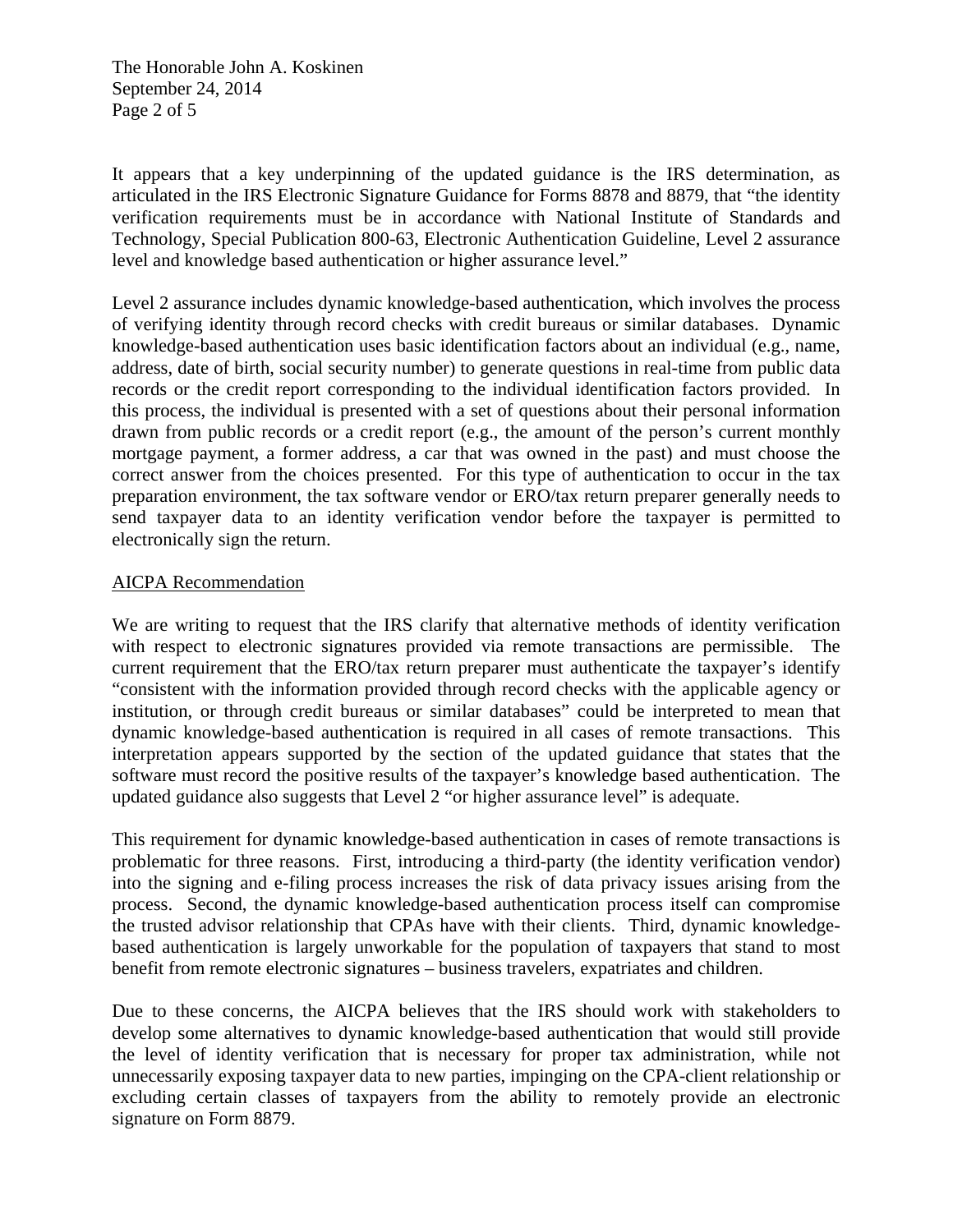The Honorable John A. Koskinen September 24, 2014 Page 3 of 5

Alternatives for the IRS to consider include:

- Create an exception to the dynamic knowledge-based authentication requirement for Circular 230 Federally Authorized Tax Practitioners because of their unique status and the trusted advisor relationship they have with their clients.<sup>1</sup>
- Consider the taxpayer's identity as authenticated if the tax return preparer has a secure portal for interaction with the taxpayer-client requiring a unique strong password, or shared secret questions through which the client has provided the answer to verify the taxpayer's identity. In this manner, the CPA serves as a trusted third party source that can support the authentication of the client.
- Employ dynamic knowledge-based authentication by drawing only on data within the ERO/tax return preparer's own firewall as opposed to third-party databases, thereby eliminating the need to disclose sensitive data outside of their firewall. Some identification verification vendors offer methods of dynamic knowledge-based authentication that utilize the practitioner's own information systems as the source of the questions used in the authentication process. This method allows identification verification without resorting to the use of third party identity verification vendor, eliminating the need to disclose sensitive taxpayer information to an identity verification vendor and reducing the intrusion on the CPA-client relationship.

## Concerns about Dynamic Knowledge-Based Authentication

A. Data Privacy

Since the IRS released the electronic signature guidance, tax software vendors have started to release their products for signing the Form 8879. Because dynamic knowledge-based authentication requires verification with the identity verification vendor, the electronic signature process requires disclosure of sensitive tax return information, including social security numbers, to a third party. It is our understanding that some software vendors, in fact, disclose the entire tax return to the identity verification vendor during the taxpayer's e-signature process, in addition to the information necessary to perform the check. This disclosure of information raises concerns about clients' reasonable expectations with data confidentiality and the risks inherent in transmitting a tax return to a third party. Tax return preparers, who often are EROs, are subject to Internal Revenue Code (IRC) section 7216. To the extent tax return preparers use tax software vendors to handle the actual electronic transmission of tax returns to the IRS, those tax software vendors are also considered tax return preparers under the section 7216 regulations and such disclosures to the vendors are generally considered permissible without client consent. However, if those tax software vendors transmit taxpayer information to an identity verification vendor involved in the authentication process, there is a question of whether such disclosure requires prior client written authorization and consent.<sup>2</sup>

<sup>&</sup>lt;sup>1</sup> It is not entirely clear whether the updated e-signature guidance currently recognizes the trusted advisor relationship that typically exists between a CPA and his or her client. For example, the guidance in the section titled "In-Person Transaction" states "[i]f there is a multi-year business relationship, you should identify and authenticate the taxpayer."

 $2^2$  For similar observations in the context of vendors in the IRS's Income Verification Express Services (IVES) program (related to Form 4056-T), see "The Income Verification Express Services Program Needs Improvements to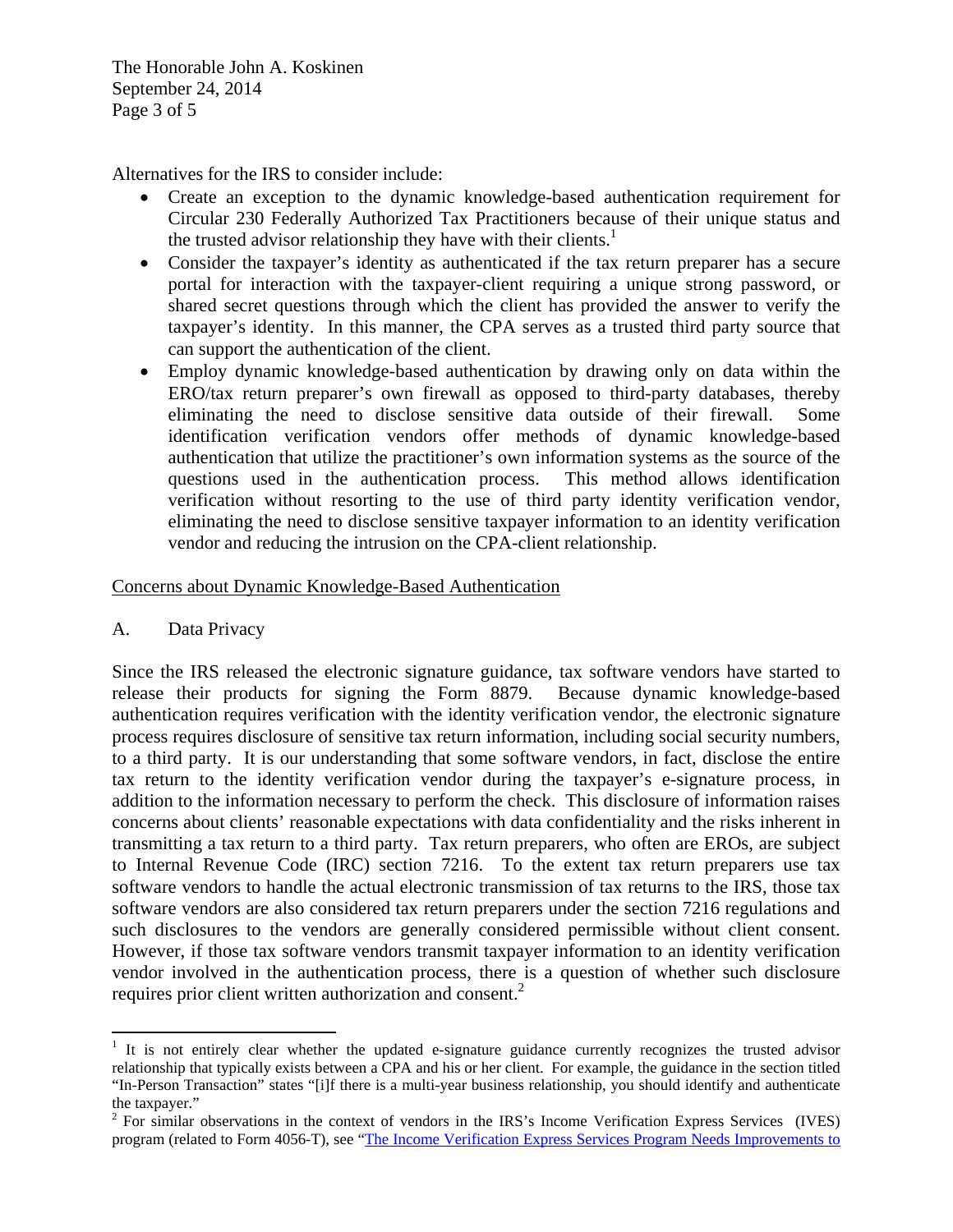The Honorable John A. Koskinen September 24, 2014 Page 4 of 5

## B. Client Relationships

Our concerns regarding data privacy and dynamic knowledge-based authentication are heightened by the trusted advisor relationship our members have with their clients. When clients interact with CPAs, they do not expect to have their personal data disclosed to third parties. CPAs provide a range of year-round professional services to their clients and often serve the same clients over the course of many years. Through common client acceptance procedures and ongoing relationships with their clients, our members have already verified the taxpayer's identity. Clients have high expectations that CPAs will treat their information as confidential and with the utmost discretion. Clients also expect a level of ease and convenience present in the CPA-client relationship. Subjecting clients to a series of invasive personal inquiries may raise questions as to why their private data has been disclosed to the identity verification vendor. Similarly, the questions or choices posed during the authentication process may include data that the client may not view as necessary or relevant to the tax return process. The client may worry about how such data was obtained and whether the questions posed are tantamount to electronic "phishing," which occur in identity theft situations. Because there are other less intrusive methods available to verify identity in connection with electronic signatures, we are not in favor of this impingement on the CPA-client relationship, and believe it is imperative that alternative methods of verification are made available.

# C. Taxpayers without U.S. Public Records

In order for dynamic knowledge-based authentication to work, the taxpayer must have personal information available in the credit reporting bureaus or public records databases. Some of our members prepare the tax returns of U.S. citizens or resident expatriate employees working for multinational corporations. These taxpayers have filing requirements in the United States, but may have resided abroad and not paid bills or borrowed funds in the U.S. for long periods of time. These individuals often do not have sufficient U.S. public data built up to enable the identity verification vendor to authenticate their identity. The dynamic knowledge-based authentication requirement is not an option for taxpayers in these circumstances. Dynamic knowledge-based authentication limits these taxpayers' availability to take advantage of the immense convenience to electronically sign the Form 8879. Other illustrations of cases in which dynamic knowledge-based authentication are not practical would include children, recent entrants to the workforce such as university or secondary school graduates, immigrants, the elderly, and recently divorced spouses who have limited personal credit history.

\* \* \* \* \*

The AICPA is the world's largest member association representing the accounting profession with nearly 400,000 members in 128 countries and a history of serving the public interest since 1877. Our members advise clients on federal, state and international tax matters and prepare

<u> 1989 - Johann Stein, marwolaethau a gweledydd a ganlad y ganlad y ganlad y ganlad y ganlad y ganlad y ganlad</u>

Better Protect Tax Return Information," Treasury Inspector General for Tax Administration, January 26, 2011, p. 6 ("Taxpayer information is at risk of theft or misuse when taxpayers submit requests for tax return information through third parties … Laws and regulations that protect taxpayer information do not always cover IVES program participants.")